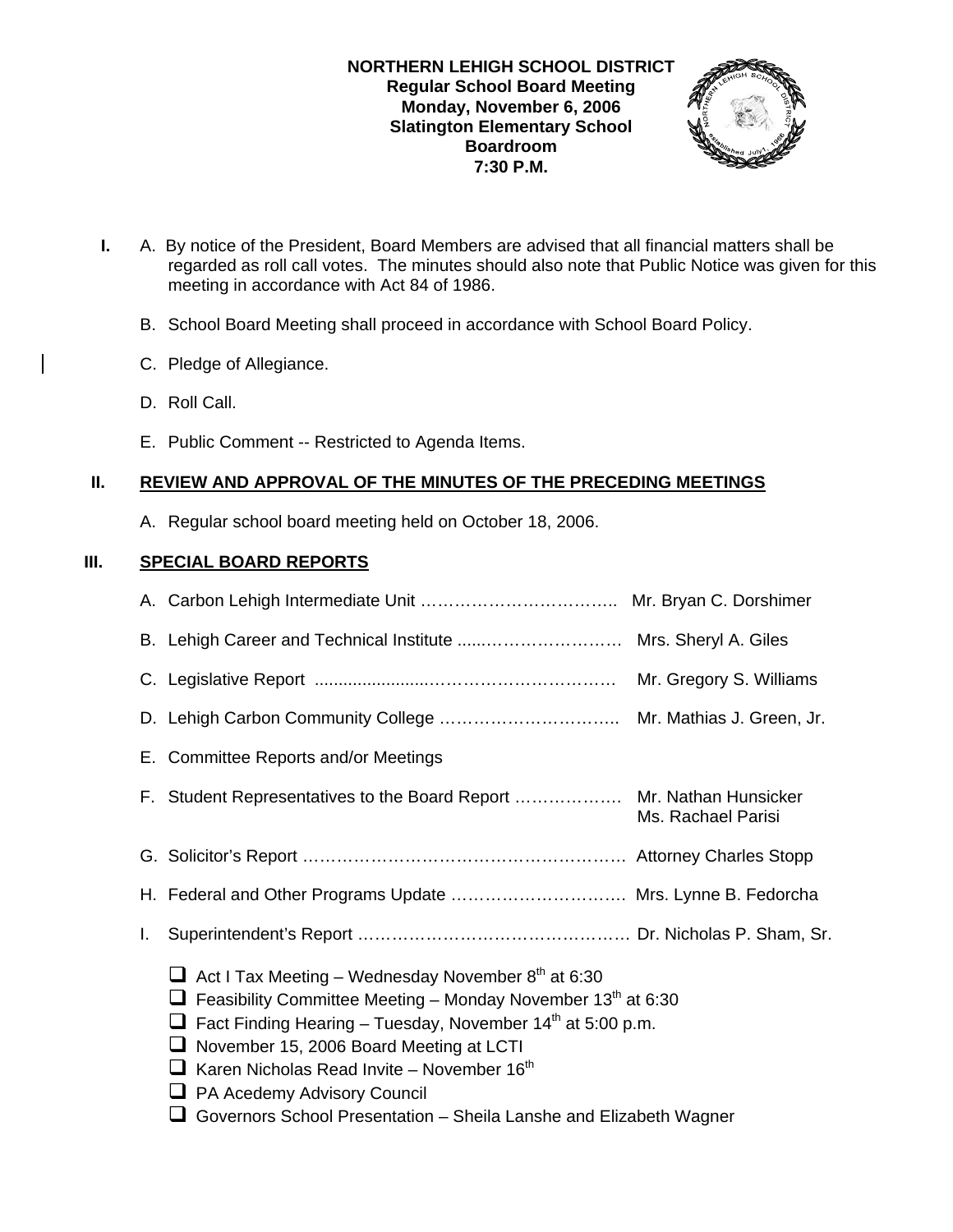J. An executive session will be held at 6:00 in the Superintendent's office.

### **IV. PERSONNEL**

A. Co-curricular Appointments for 2006-2007

Senior Class Play Advisor Jill Chamberlain \$1,368.39\* *\*Last year's rates will apply until a new Collective Bargaining Agreement is approved.*

#### B. Resignation

 Accept the resignation of Kimberly Jones from her position as Technology Teacher Grades 3- 6 and District-wide Technology Mentor effective November 9, 2006.

#### C. Nomination for Appointment

1. Professional

| <b>Kimberly Jones</b><br>Assignment: | <b>Temporary Professional Employee</b><br>High School Business/Computer/Information<br>Technology Teacher, replacing Bobbi Shupp who<br>resigned. |
|--------------------------------------|---------------------------------------------------------------------------------------------------------------------------------------------------|
| Salary:                              | \$38,000* (Prorated for the 2006/2007 School Year)<br>(Step 1 Bachelors on the 2005-2006 CBA Salary Schedule)                                     |
| <b>Effective Date:</b>               | November 9, 2006<br>*Last year's salaries will apply until a new Collective Bargaining Agreement is approved.                                     |

### D. Administrative Transfer

|  | 1. Kimberly Jones | <b>Temporary Professional Employee</b>                                              |
|--|-------------------|-------------------------------------------------------------------------------------|
|  | From:             | High School Business/Computer/Information Technology                                |
|  | To:               | Slatington Elementary Technology Teacher Grades 3-                                  |
|  |                   | 6/District-wide Technology Mentor Funded by                                         |
|  |                   | <b>Accountability Block Grant</b>                                                   |
|  | Effective:        | November 9, 2006                                                                    |
|  | Termination:      | On or about June 15, 2007                                                           |
|  | Salary:           | \$38,000* (Prorated for the 2006/2007 School Year)                                  |
|  |                   | (Step 1 Bachelors on the 2005-2006 CBA Salary Schedule)                             |
|  |                   | tot veer's seleries will annu will a new Callegius Derseining Agreement is annreugd |

*\*Last year's salaries will apply until a new Collective Bargaining Agreement is approved.*

### E. Nomination for Appointment

1. Professional

| Susan Solt   | <b>Temporary Vacancy Replacement</b>                                                      |
|--------------|-------------------------------------------------------------------------------------------|
| Assignment:  | High School Business/Computer/Information Technolgy                                       |
|              | Teacher, replacing Kimberly Jones who was                                                 |
|              | administratively transferred for the 2006/2007 school                                     |
|              | vear.                                                                                     |
| Effective:   | November 9, 2006                                                                          |
| Termination: | On or about June 15, 2007                                                                 |
| Salary:      | \$38,000* (Prorated for the 2006/2007 School Year)                                        |
|              | (Step 1 Bachelors on the 2005-2006 CBA Salary Schedule)                                   |
|              | *Last year's salaries will apply until a new Collective Bargaining Agreement is approved. |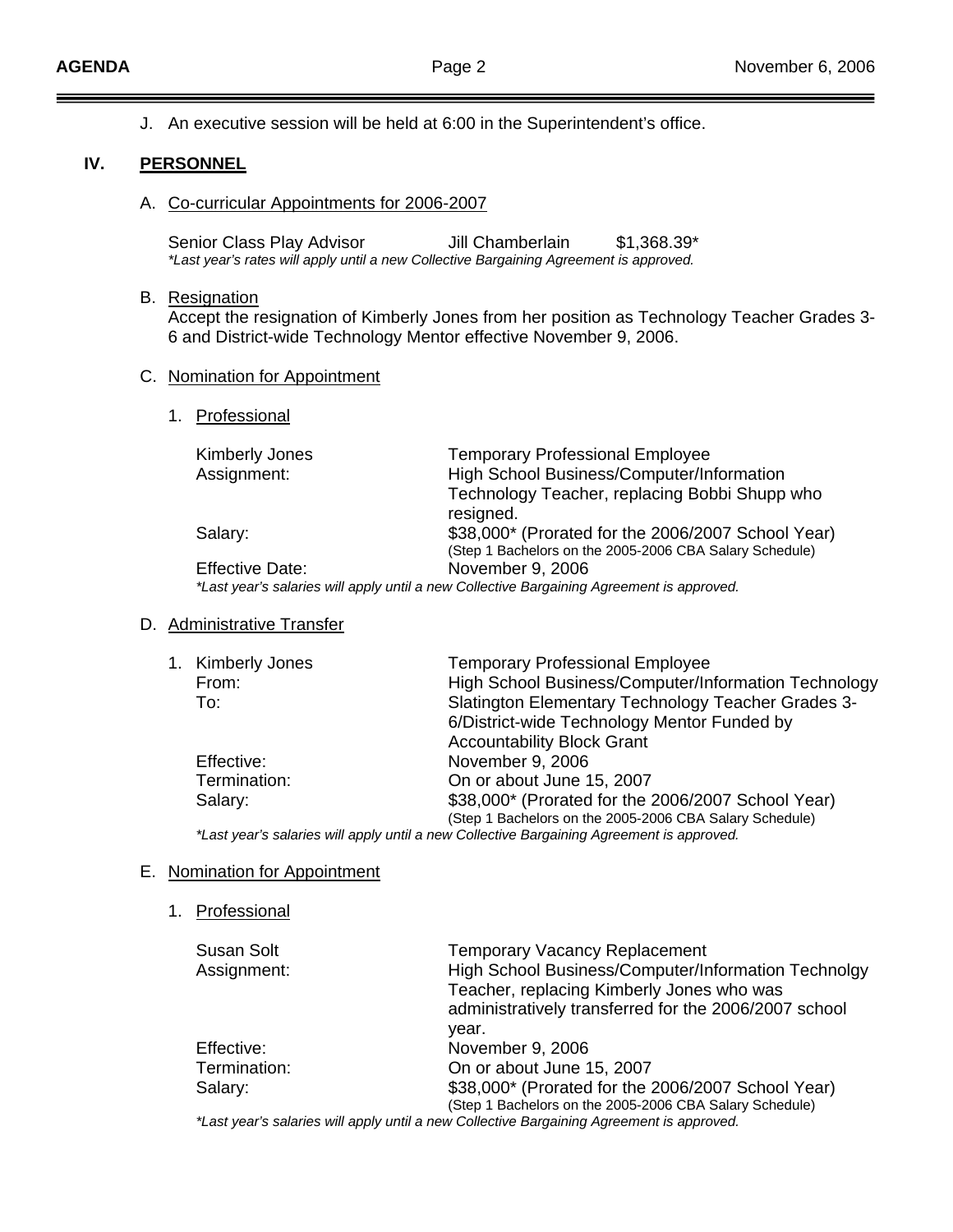#### 2. Non-Professional

Jill Davis\* \*\*

Effective: November 13, 2006  *\*60-Day Probationary Perio \*\* Pending Clearances* 

Assignment: 4<sup>th</sup> Grade Special Education Aide, Slatington Elementary School, new position Salary:  $$9.59$  Per Hour/6 ½ Hrs. Per Day/5 Days Per Week (2006-2007 ESSA Agreement)

#### F. Unpaid Volunteers

 Approve the following unpaid volunteer aides in the Slatington and Peters Elementary Schools for the 2006-2007 school year: Maria Beltz, Donna Berger, Lori Bevans, Vanya Bingert, Robin Blocker, Lisa Bomgardner, Mary-Beth Fatzinger, Linda Frey, Melissa Fritchman, Cindy Fritzinger, Beth Holm, Michele Miller, Felicia Thomas, Sheila White, Kathy Yelinek, Colleen Egan, Lori-Beth Guelcher, Melissa Kukitz, Janet McKelvey, Tammy Meckes, Candyce Merkle, Stacey Olewine, Rhonda Russell, Melanie Bowman, Kittie Boyett, Sheila Fleming, Harry Heater, Dana Schaeffer, Donna Stinson

### **V. CONFERENCES**

- A. Debbie Geiger Understanding By Design & Differentiated Instruction 12 days throughout 2006/2007 school year (see attachment paperwork) – CLIU#21, Schnecksville, PA – Registration: \$725.00 – Funding: Curriculum and Instruction Budget **(Attachment #1)**
- B. Karen Nicholas Understanding By Design & Differentiated Instruction 12 days throughout 2006/2007 school year (see attachment paperwork) – CLIU#21, Schnecksville, PA – Registration: \$725.00 – Funding: Curriculum and Instruction Budget **(Attachment #2)**

### **VI. POLICY**

## **VII. CURRICULUM AND INSTRUCTION**

### **VIII. OLD BUSINESS**

- A. Possible Items for Action:
	- 1. Independent Contractor Agreement Substitute Teacher Caller

### **IX. NEW BUSINESS**

A. Approve changes to the Northern Lehigh School District Emergency Operations Plan as presented. (Separate Attachment to Agenda For Board Members Only)

# **X. FINANCIAL**

- A. Approve abatement/exoneration requests of per capita taxes, for the residents that fall within the guidelines, as presented. **(Attachment #3)**
- B. Approve the Arthurs Lestrange Cash Management Portfolio for the month of September 2006. **(Attachment #4)**